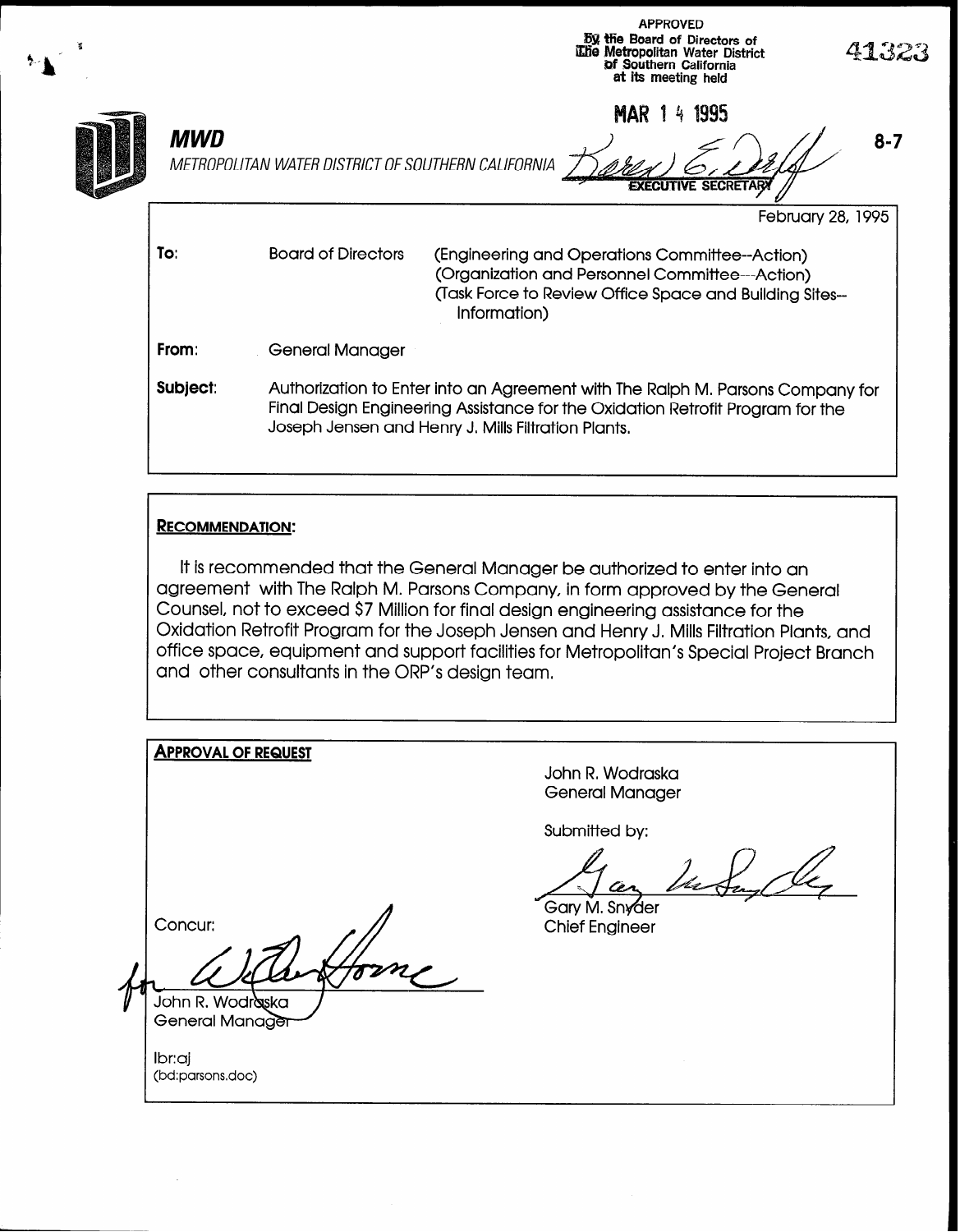I

#### **BRIEF DESCRIPTION:**

In August 1994, your Board approved Revision No, 2 to Appropriation No, 610, increasing the funding by \$24 Million and authorizing the final design of the Oxidation Retrofit Program(ORP) for the Joseph Jensen and Henry J. Mills Filtration Plants. To facilitate the ORP, the Consultant and Metropolitan will establish an integrated team approach for preparation of the final design plans and specifications, In addition, Consultant will provide office space, equipment and support facilities for personnel from Metropolitan's Special Project Branch, and other consultants in the ORP design team,

|                  |                                       |          | <b>FUNDING</b>                 |   | <b>TYPE OF COMPETITION</b> |
|------------------|---------------------------------------|----------|--------------------------------|---|----------------------------|
|                  | <b>CONTRACT TYPE</b>                  | <u>V</u> | <b>CAPITAL</b>                 |   | <b>RFQ</b>                 |
| $\bm{\boxtimes}$ | <b>NEW</b>                            |          | $O$ & M                        | ₩ | <b>RFP No. 146</b>         |
|                  | AMENDED                               |          | <b>BUDGET STATUS</b>           |   | <b>INFORMAL RFP</b>        |
|                  | <b>CONTRACT FORM</b>                  | ⊻        | FY 94/95 \$5.8 Million         |   | <b>OTHER COMPETITION</b>   |
|                  | LEASE<br><b>PROFESSIONAL SERVICES</b> |          | OUT-YEAR AMT<br>NON-BUDGET AMT |   | <b>SOLE SOURCE</b>         |
|                  |                                       |          |                                |   |                            |

## PURPOSE/BACKGROUND:

The ORP consists of retrofitting two of Metropolitan's filtration plants with a preozonation process to provide disinfection of the plants' influent raw water, This process will allow Metropolitan and its member agencies to comply with the newly proposed Disinfectant/Disinfection By-Products(D/DBP) regulations. In order to meet the effective date of the D/DBP regulations of June 1998, additional manpower is required to complete the final design for the Jensen and Mills ORP concurrently,

## MBE/WBE:

RFP No. 146 established certified Minority-Owned Business Enterprise (MBE) and certified Women-Owned Business Enterprise (WBE) participation goals at 20 percent and 7 percent, respectively. The Ralph M. Parsons Company has committed to achieve 25 percent MBE participation and 12.5 percent WBE participation. MBE/WBE participation firms are listed in Exhibit A.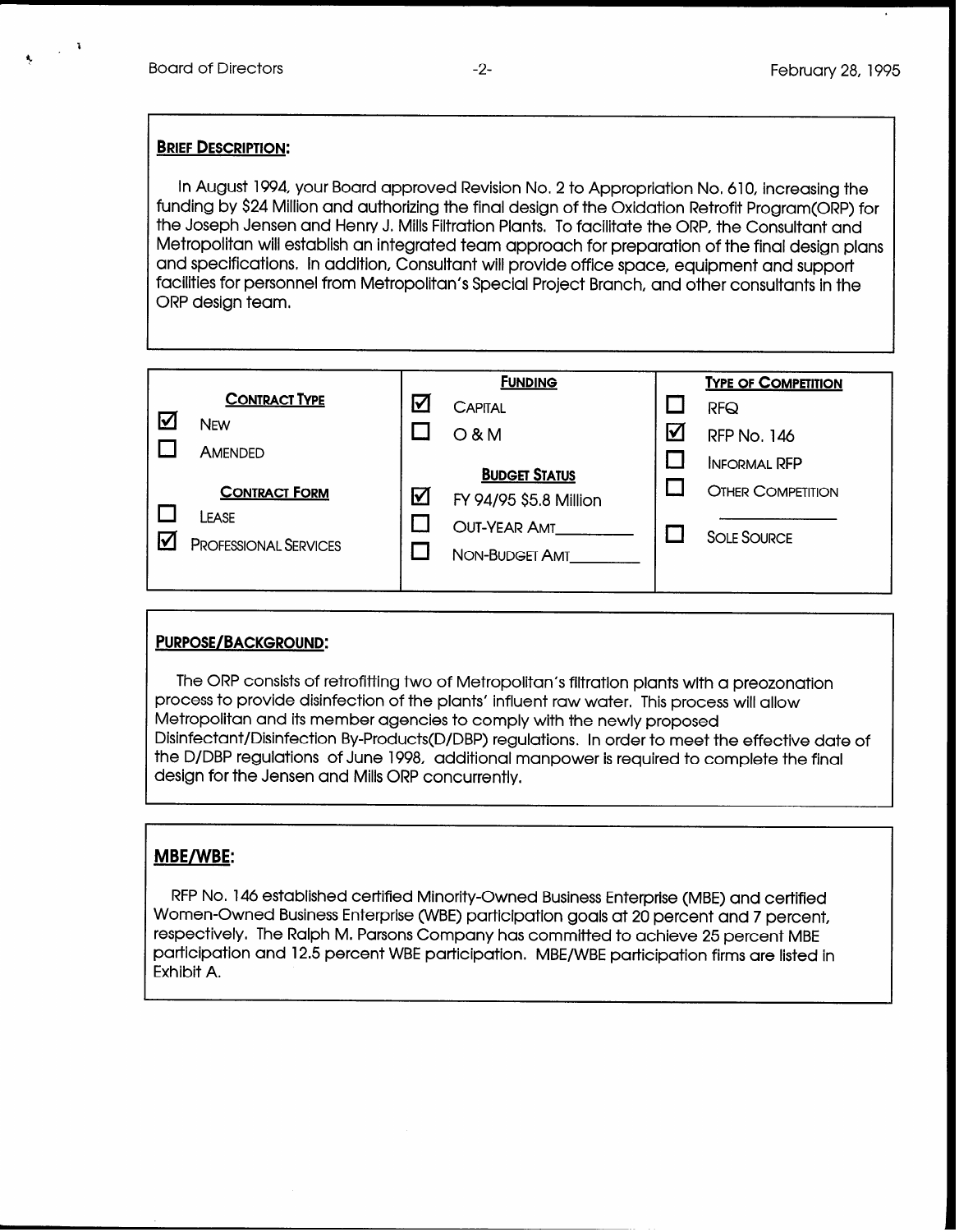$\mathbf{R}^{(n)}$  and  $\mathbf{R}^{(n)}$ 

| <b>RFP STATISTICS</b>                                                                                                                                                                                                                           | <b>EVALUATION CRITERIA</b>                                                                                                                                                                                                                                                                                    |
|-------------------------------------------------------------------------------------------------------------------------------------------------------------------------------------------------------------------------------------------------|---------------------------------------------------------------------------------------------------------------------------------------------------------------------------------------------------------------------------------------------------------------------------------------------------------------|
| 34 FIRMS REQUESTED RFP<br>3 FIRMS SUBMITTED PROPOSALS<br>3 FIRMS WERE SHORT-LISTED<br><b>CONTRACTS WITH CONSULTANT</b>                                                                                                                          | QUALIFICATIONS OF PERSONNEL, HISTORY FROM<br><b>PAST PROJECTS, PERFORMANCE HISTORY WITH PUBLIC</b><br>AGENCIES, PERFORMANCE HISTORY WITH INTEGRATED<br>CLIENT/CONSULTANT DESIGN TEAMS, ABILITY TO SUPPLY<br><b>PROJECT OFFICE SPACE, MBE/WBE PARTICIPATION,</b><br>AND AVAILABILITY OF PERSONNEL., EXHIBIT B. |
| TOTAL NO. 2*                                                                                                                                                                                                                                    | <b>CONTRACTUAL DETAILS</b>                                                                                                                                                                                                                                                                                    |
| COMBINED MAXIMUM DOLLAR AMT. \$11,850,000                                                                                                                                                                                                       | <b>MANTICIPATED DURATION -24 MONTHS</b>                                                                                                                                                                                                                                                                       |
| *THE MARCH BOARD MEETING WILL ALSO<br>CONSIDER AUTHORIZING AWARD OF A JOINT<br><b>VENTURE AGREEMENT TO HARZA ENGINEERING</b><br>AND PARSONS CORPORATION FOR CONSTRUCTION<br>MANAGEMENT SERVICES FOR THE DOMENIGONI<br>VALLEY RESERVOIR PROJECT. | $\Box$ HOURLY RATES                                                                                                                                                                                                                                                                                           |

# CEQA COMPLIANCE / ENVIRONMENTAL DOCUMENTATION:

Your Board certified the Final Environmental Impact Report (FEIR) for the Henry J. Mills Filtration Plant Expansion No. 2 in January 1991, and certified the Mitigated Negative Declaration for the Joseph Jensen Filtration Plant in August 1994. No further environmental documentation is required to proceed with implementation of this project.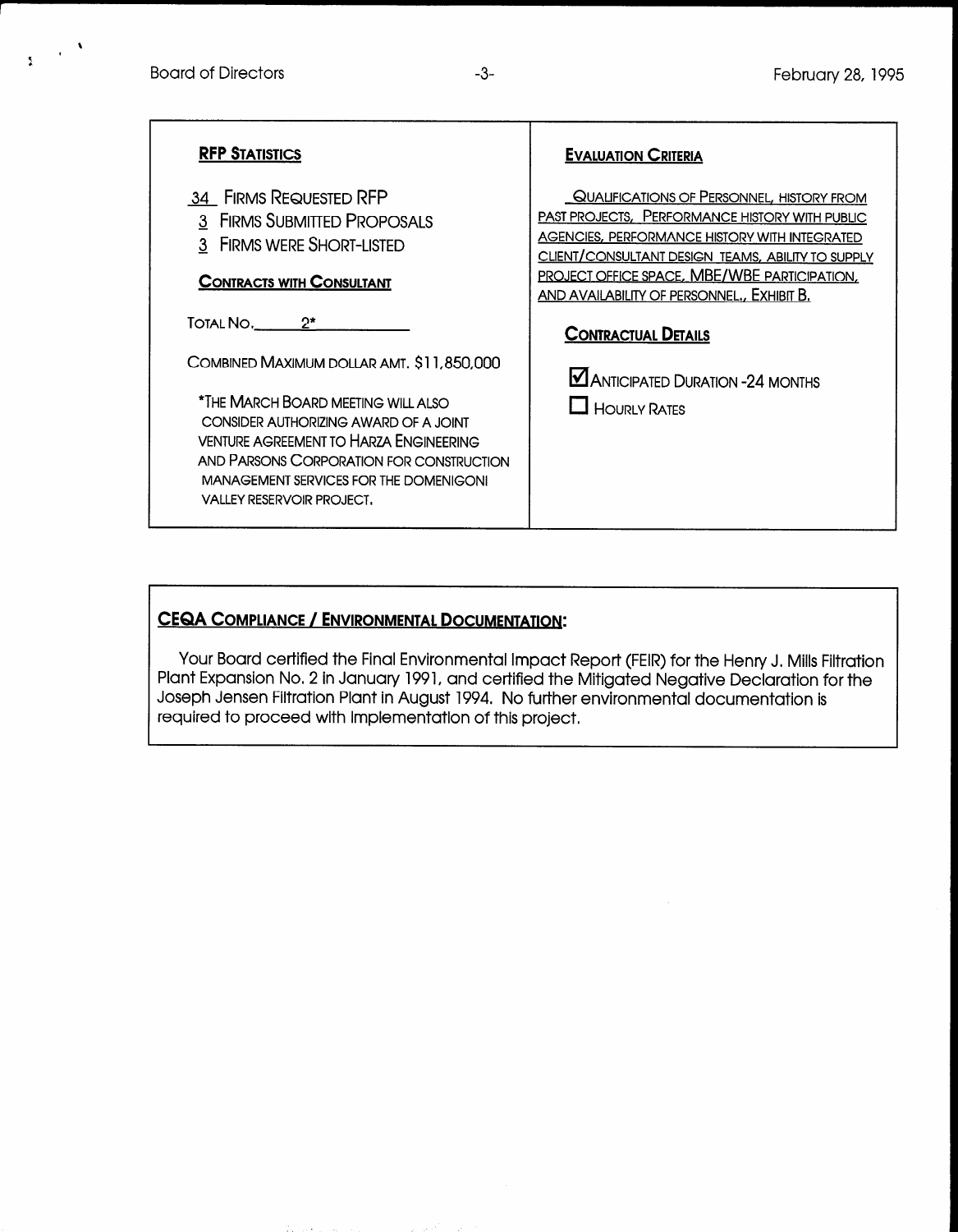|                                                  | <b>MBE/WBE PARTICIPATION FOR</b><br>(NAME OF CONSULTANT) |                             |                     |
|--------------------------------------------------|----------------------------------------------------------|-----------------------------|---------------------|
|                                                  | THE RALPH M. PARSONS COMPANY                             |                             |                     |
|                                                  | Project Goals                                            | MBE %                       | WBE %               |
|                                                  |                                                          | 20%                         | 7%                  |
| Consultant<br>(If Consultant is a<br>MBE or WBE) | Type of Services                                         | Participation<br>MBE%       | WBE%                |
| Subconsultant(s)                                 | Type of Services<br>$\mathbf{r}$                         | Participation<br><b>MBE</b> | <b>WBE</b>          |
| Abacus Technical                                 | Engineering Design                                       |                             | 4.28                |
| MARRS Service                                    | Engineering Design                                       |                             | 8.38                |
| Control Design Systems                           | <b>Engineering Design</b>                                | 8.3%                        |                     |
| Lee & Ro Consulting                              | <b>Engineering Design</b>                                | 16.7%                       |                     |
|                                                  |                                                          |                             |                     |
|                                                  |                                                          |                             |                     |
|                                                  |                                                          |                             |                     |
|                                                  |                                                          |                             |                     |
|                                                  |                                                          |                             |                     |
|                                                  |                                                          |                             |                     |
|                                                  | ۰.                                                       |                             |                     |
|                                                  | Total Participation:                                     | $-25$ %<br><b>MBE</b>       | 12.58<br><b>WBE</b> |

 $\langle \cdot, \cdot \rangle_{\mathcal{O}} \in \mathcal{O}_{\mathcal{O}}$ 

 $\epsilon_{\rm{B}}$